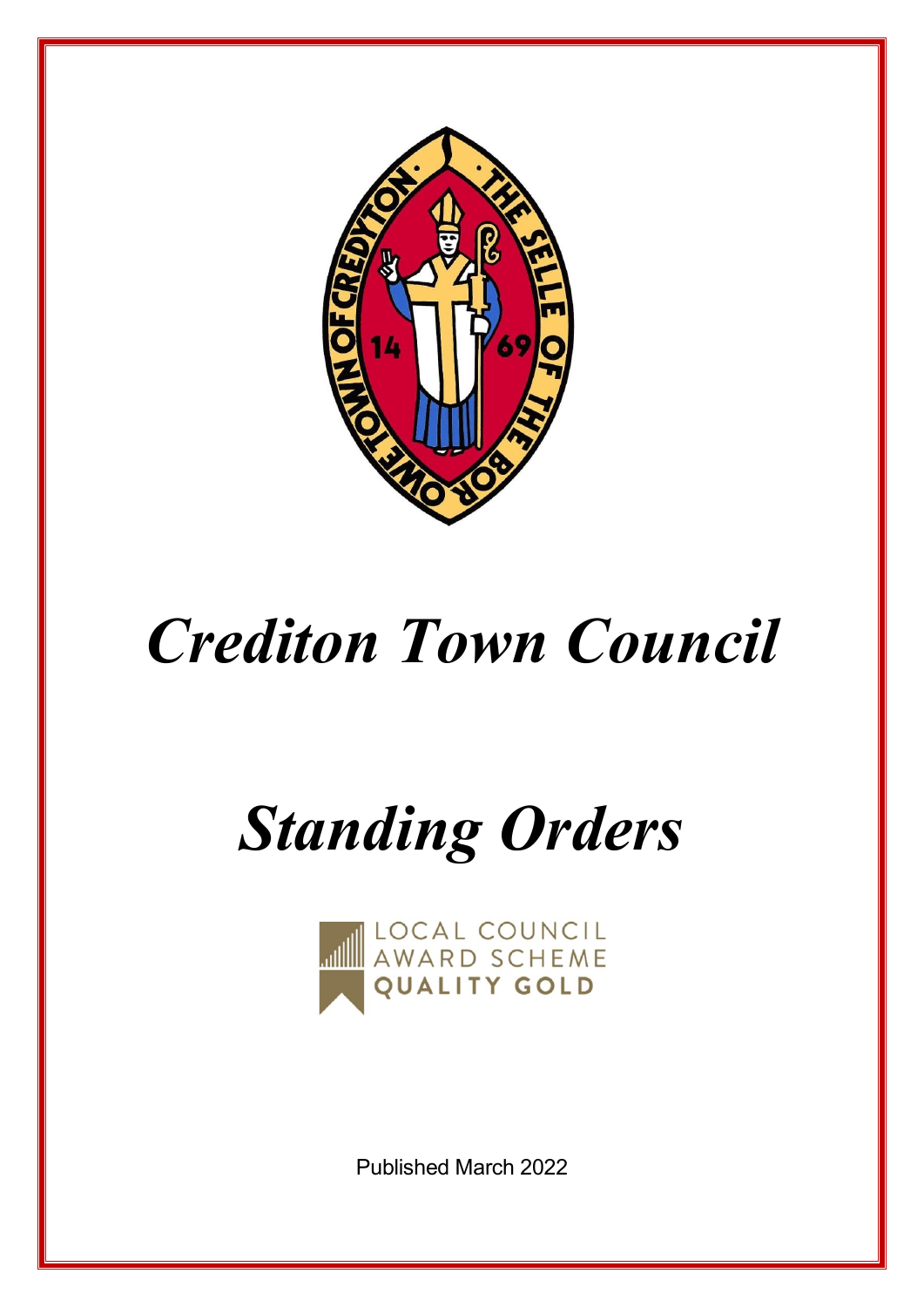## *Crediton Town Council*

These Standing Orders were approved and adopted for use by the Council at its Meeting held on 18 October 2011 and amended on

st July 2012 9<sup>th</sup> October 2012 rd April 2013 nd July 2014 th October 2014 minute number 1410/130  $12<sup>th</sup>$  May 2015 minute number 1505/15 th March 2016 minute number 1603/298  $17<sup>th</sup>$  May 2016 minute number 1605/15 th November 2016 minute number 1611/169 th March 2021 minute number 2103/193 th March 2022 minute number 2203/135

By Resolution of the Council

#### **Rachel Avery PSLCC Town Clerk**

#### Preface

Throughout these Orders, certain terms are used throughout. These terms and their definitions for the purposes of these Standing Orders are set out below.

The term Council shall mean **CREDITON TOWN COUNCIL** unless otherwise indicated.

"Chairman" and "Vice Chairman" refer to the offices of the Chairman and Vice-Chairman of Crediton Town Council unless otherwise indicated.

"Councillor" refers, except where the content suggests otherwise, a person elected (whether his election is contested or not) and co-opted onto the council, or a person who is not a Councillor but who is a member of a committee or a sub-committee or is a member of, and represents the council on any joint committee or joint sub-committee of the council who in law is entitled to vote on any question which falls to be decided at a council, committee or sub-committee meeting. It is recognised that local Councillors can be male or female and, therefore, a reference to the masculine gender in these Standing Orders should also be construed as a reference to the feminine gender except where the context suggests otherwise.

"Resolution" is the legal term for a decision lawfully made by the majority of those present and voting at a council, committee or sub-committee meeting.

"Financial Regulations" are the standing orders to regulate and control the financial affairs and accounting procedures of a local council. The financial regulations, as opposed to the standing orders of a council, include most of the requirements relevant to the Responsible Financial Officer.

Some of the Standing Orders are mandatory because they reflect requirements of Acts of Parliament

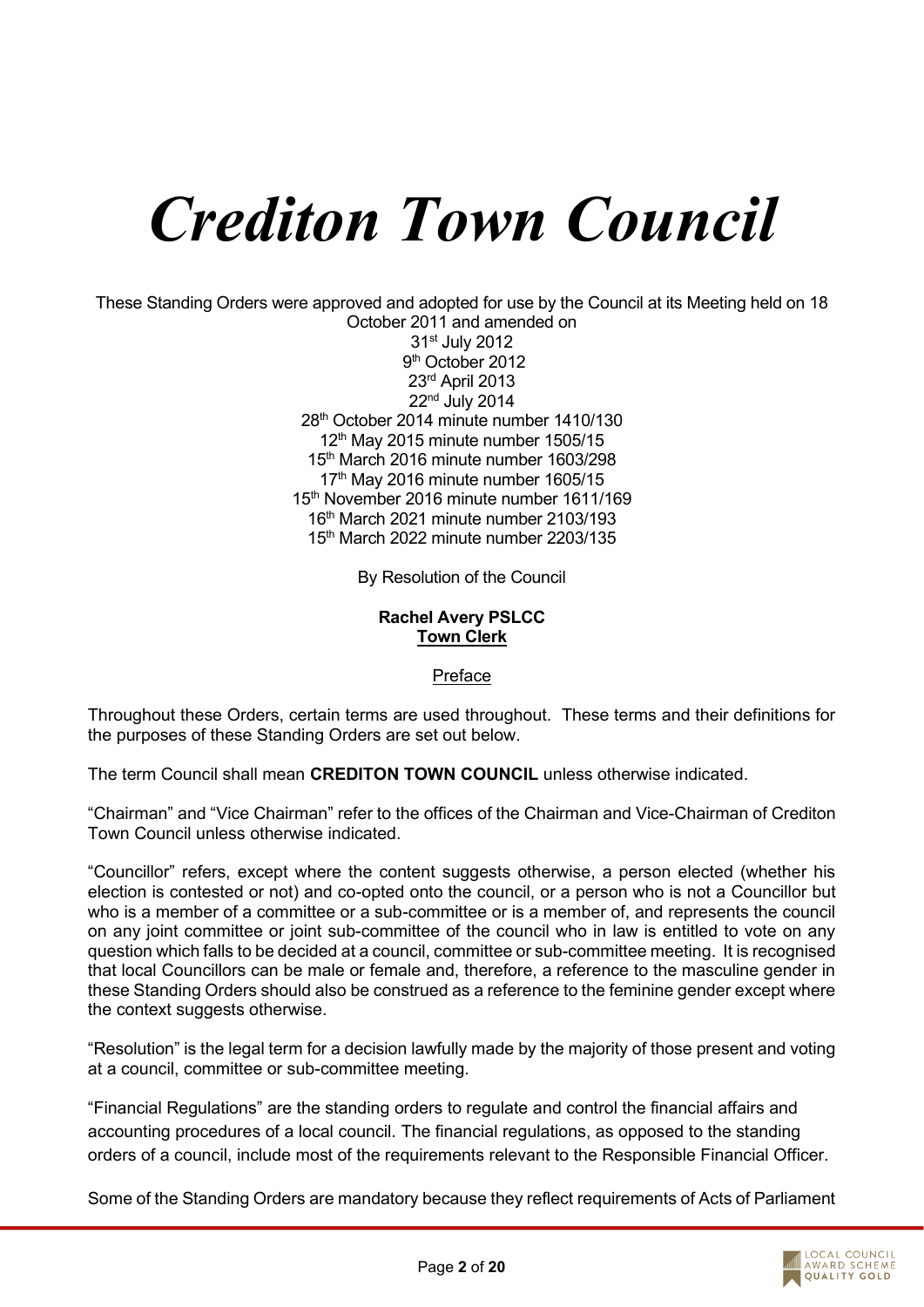and subsequent regulations. For ease of reference, the orders or parts of orders concerned are printed in **bold type**. The Standing Orders in bold type may not be amended unless the legislation out of which they are born changes.

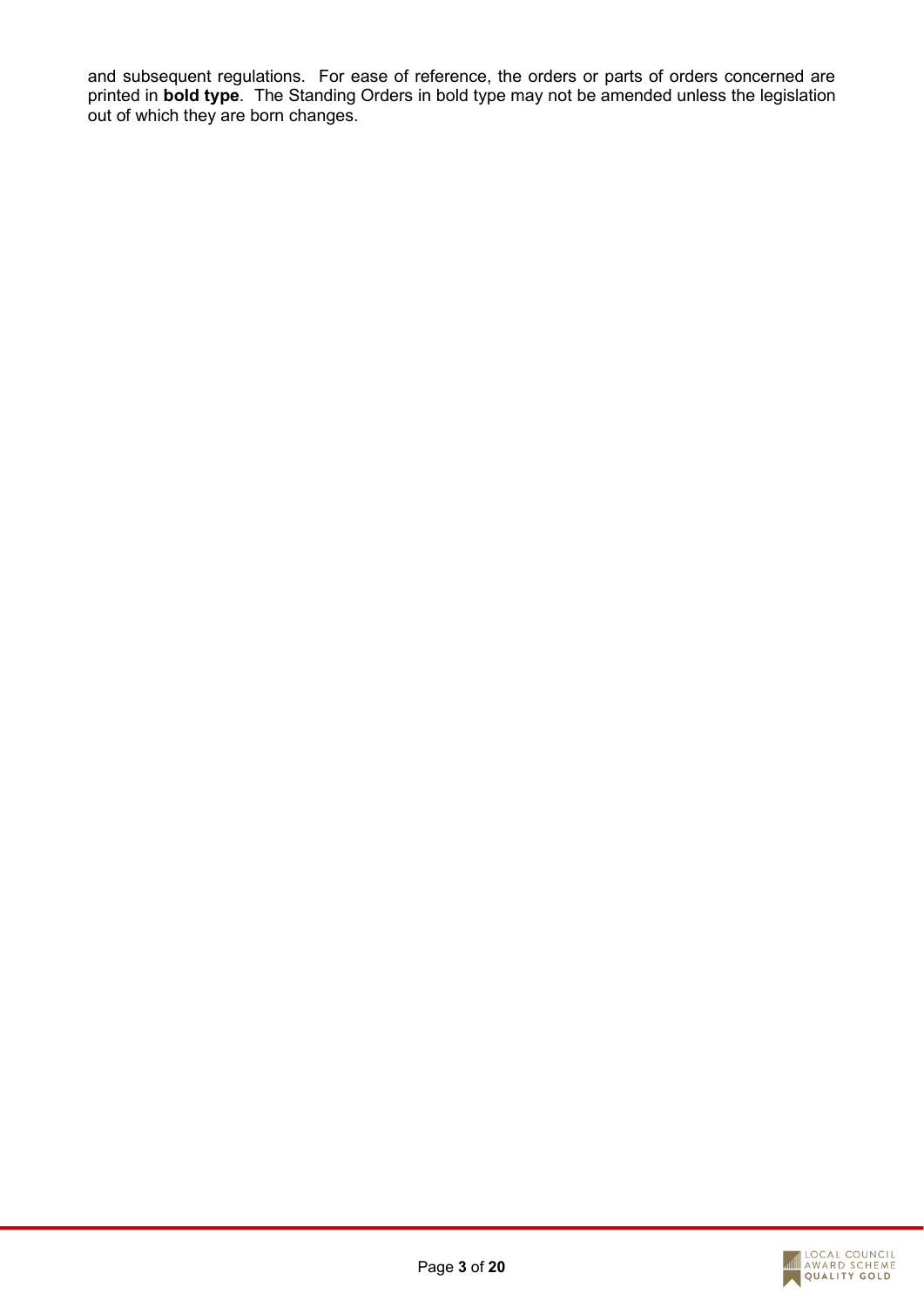## **Contents**

| 1.  | Rules of debate at meetings                                                            | 4  |
|-----|----------------------------------------------------------------------------------------|----|
| 2.  | Disorderly conduct at meetings                                                         | 5  |
| 3.  | Meetings generally                                                                     | 6  |
| 4.  | Committees and sub-committees                                                          | 8  |
| 5.  | Ordinary council meetings                                                              | 9  |
| 6.  | Extraordinary meetings of the council and committees<br>and sub-committees             | 10 |
| 7.  | <b>Previous resolutions</b>                                                            | 11 |
| 8.  | Voting on appointments                                                                 | 11 |
| 9.  | Motions for a meeting that require written notice<br>to be given to the Proper Officer | 11 |
| 10. | Motions at a meeting that do not require written notice                                | 12 |
| 11. | Handling confidential or sensitive information                                         | 12 |
| 12. | <b>Draft minutes</b>                                                                   | 13 |
| 13. | Code of conduct and dispensations                                                      | 13 |
| 14. | Code of conduct complaints                                                             | 14 |
| 15. | <b>Proper Officer</b>                                                                  | 15 |
| 16. | <b>Responsible Financial Officer</b>                                                   | 16 |
| 17. | Accounts and accounting statements                                                     | 16 |
| 18. | Financial controls and procurement                                                     | 17 |
| 19. | Handling staff matters                                                                 | 18 |
| 20. | Requests for information                                                               | 18 |
| 21. | Relations with the press/media                                                         | 18 |
| 22. | Execution and sealing of legal deeds                                                   | 19 |
| 23. | Communicating with District and County or<br>Unitary councillors                       | 19 |
| 24. | Restrictions on councillor activities                                                  | 19 |
| 25. | Standing orders generally                                                              | 19 |

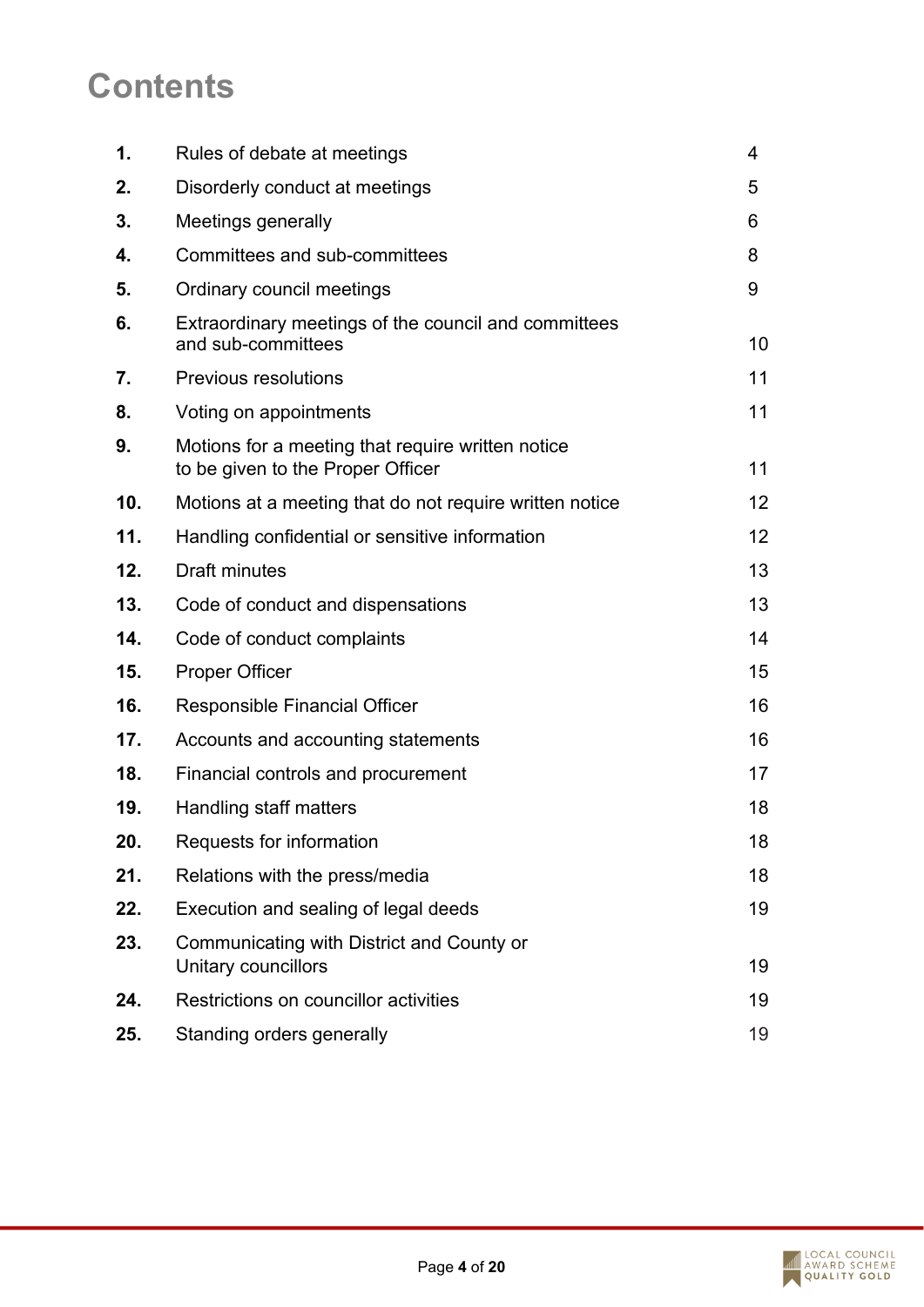#### **1 Rules of debate at meetings**

- a Motions on the agenda shall be considered in the order that they appear unless the order is changed at the discretion of the chairman of the meeting.
- b A motion (including an amendment) shall not be progressed unless it has been moved and seconded.
- c A motion on the agenda that is not moved by its proposer may be treated by the chairman of the meeting as withdrawn.
- d If a motion (including an amendment) has been seconded, it may be withdrawn by the proposer only with the consent of the seconder and the meeting.
- e An amendment is a proposal to remove or add words to a motion. It shall not negate the motion.
- f If an amendment to the original motion is carried, the original motion becomes the substantive motion upon which further amendment(s) may be moved.
- g An amendment shall not be considered unless early verbal notice of it is given at the meeting and, if requested by the chairman of the meeting, is expressed in writing to the chairman.
- h A councillor may move an amendment to his own motion if agreed by the meeting. If a motion has already been seconded, the amendment shall be with the consent of the seconder and the meeting.
- i If there is more than one amendment to an original or substantive motion, the amendments shall be moved in the order directed by the chairman.
- j Subject to standing order 1(k) below, only one amendment shall be moved and debated at a time, the order of which shall be directed by the chairman of the meeting.
- k One or more amendments may be discussed together if the chairman of the meeting considers this expedient, but each amendment shall be voted upon separately.
- l A councillor may not move more than one amendment to an original or substantive motion.
- m The mover of an amendment has no right of reply at the end of debate on it.
- n Where a series of amendments to an original motion are carried, the mover of the original motion shall have a right of reply either at the end of debate of the first amendment or at the very end of debate on the final substantive motion immediately before it is put to the vote.
- o Unless permitted by the chairman of the meeting, a councillor may speak once in the debate on a motion except:
	- i. to speak on an amendment moved by another councillor;
	- ii. to move or speak on another amendment if the motion has been amended since he

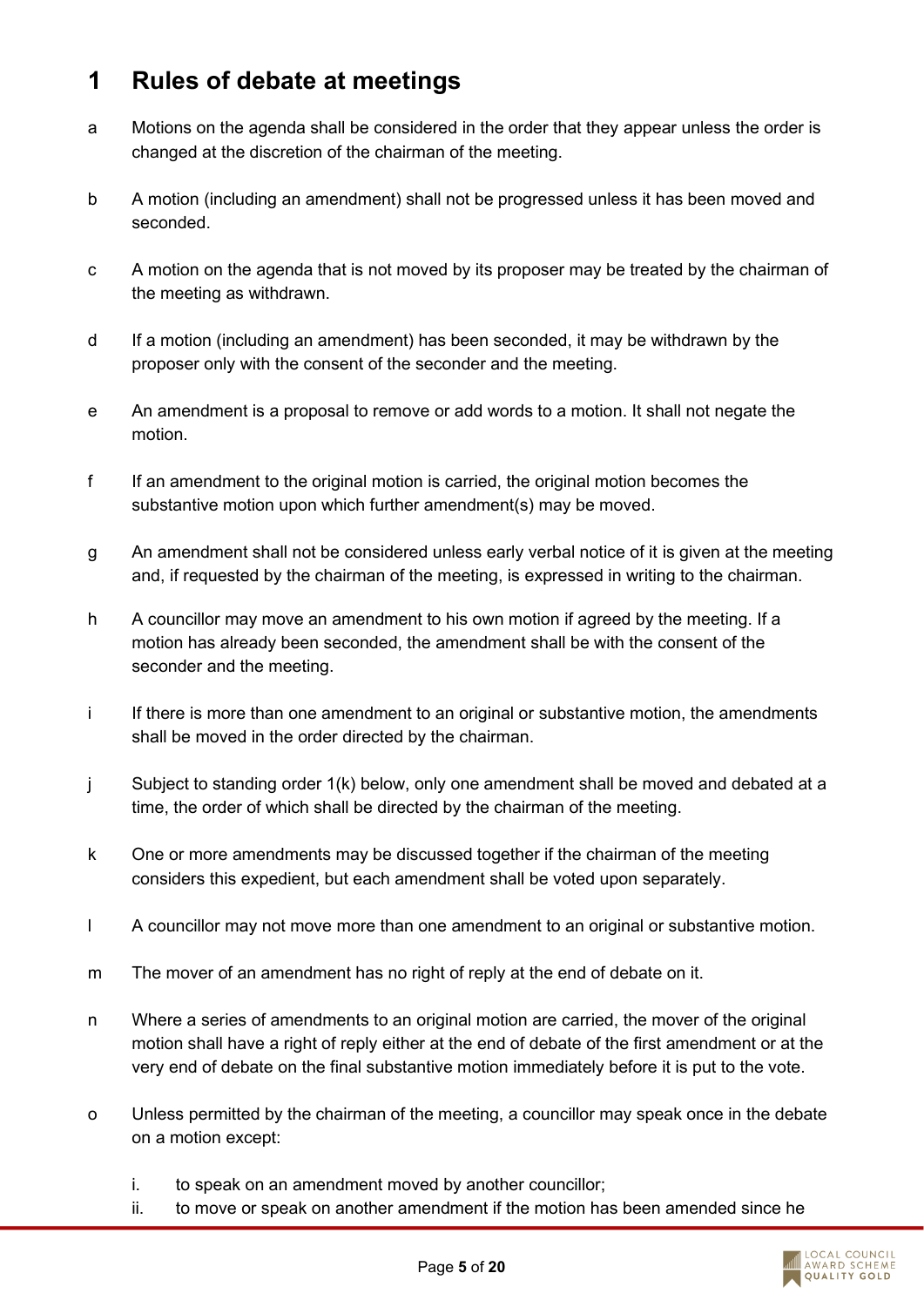last spoke;

- iii. to make a point of order;
- iv. to give a personal explanation; or
- v. in exercise of a right of reply.
- p During the debate of a motion, a councillor may interrupt only on a point of order or a personal explanation and the councillor who was interrupted shall stop speaking. A councillor raising a point of order shall identify the standing order which he considers has been breached or specify the other irregularity in the proceedings of the meeting he is concerned by.
- q A point of order shall be decided by the chairman of the meeting and his decision shall be final.
- r When a motion is under debate, no other motion shall be moved except:
	- i. to amend the motion;
	- ii. to proceed to the next business;
	- iii. to adjourn the debate;
	- iv. to put the motion to a vote;
	- v. to ask a person to be no longer heard or to leave the meeting;
	- vi. to refer a motion to a committee or sub-committee for consideration;
	- vii. to exclude the public and press;
	- viii. to adjourn the meeting; or
	- ix. to suspend particular standing order(s) excepting those which reflect mandatory statutory requirements.
- s Before an original or substantive motion is put to the vote, the chairman of the meeting shall be satisfied that the motion has been sufficiently debated and that the mover of the motion under debate has exercised or waived his right of reply.
- t Excluding motions moved understanding order 1(r) above, the contributions or speeches by a councillor shall relate only to the motion under discussion and shall not exceed ( ) minutes without the consent of the chairman of the meeting.

#### **2 Disorderly conduct at meetings**

- a No person shall obstruct the transaction of business at a meeting or behave offensively or improperly. If this standing order is ignored, the chairman of the meeting shall request such person(s) to moderate or improve their conduct.
- b If person(s) disregard the request of the chairman of the meeting to moderate or improve their conduct, any councillor or the chairman of the meeting may move that the person be no longer heard or excluded from the meeting. The motion, if seconded, shall be put to the vote without discussion.
- c If a resolution made under standing order 2(b) above is ignored, the chairman of the meeting may take further reasonable steps to restore order or to progress the meeting. This may include temporarily suspending or closing the meeting.

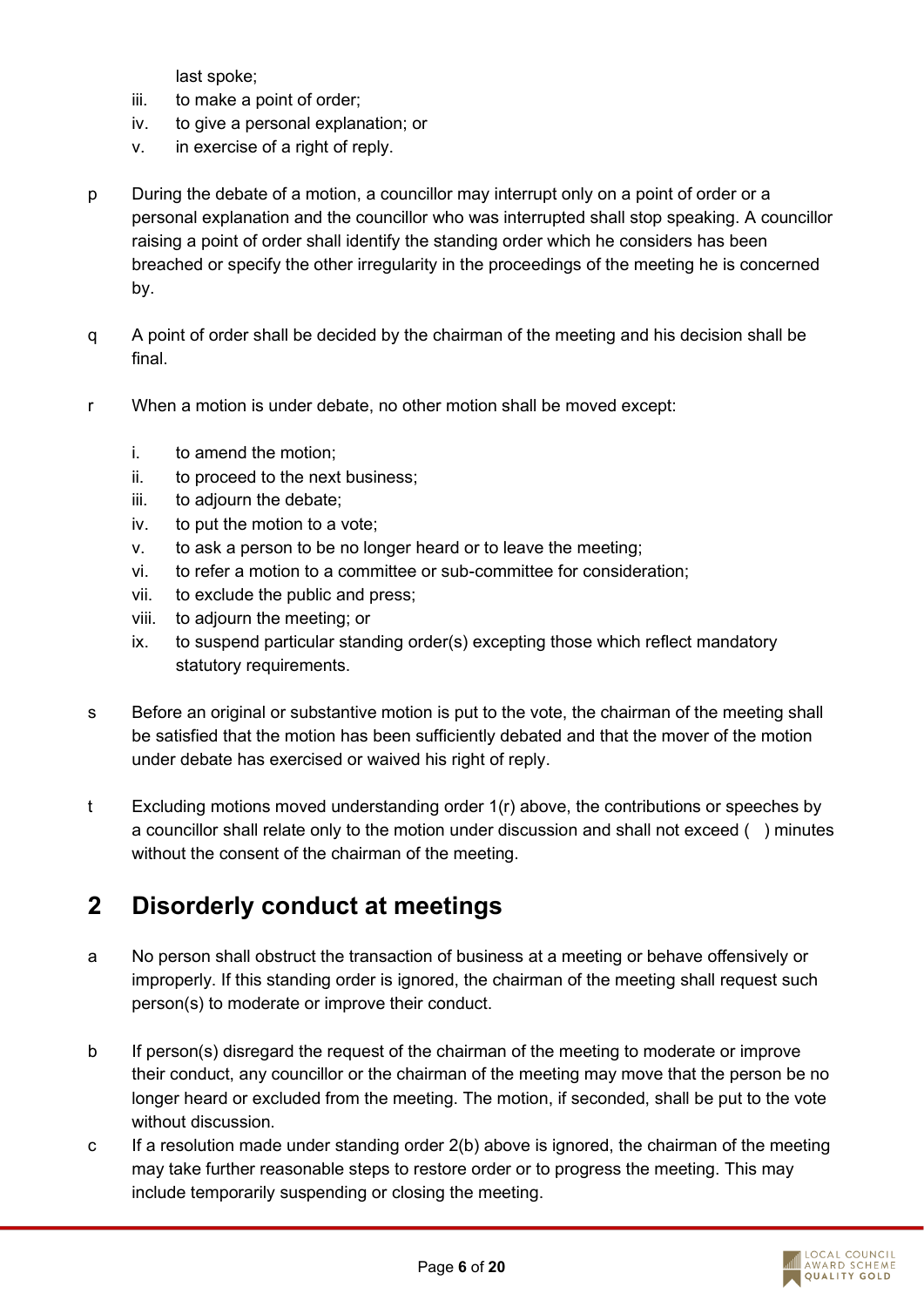#### **3 Meetings generally**

 $\mathcal{L}_{\mathcal{A}}$ 

- **Full Council meetings**
- **Committee meetings**
- Sub-committee meetings
- a **Meetings shall not take place in premises which at the time of the meeting are used for the supply of alcohol, unless no other premises are available free of charge or at a reasonable cost.**
- $\overline{\phantom{a}}$ b **The minimum three clear days for notice of a meeting does not include the day on which notice was issued, the day of the meeting, a Sunday, a day of the Christmas break, a day of the Easter break or of a bank holiday or a day appointed for public thanksgiving or mourning.**
- $\mathcal{L}_{\mathcal{A}}$ c **The minimum three clear days' public notice for a meeting does not include the day on which the notice was issued or the day of the meeting unless the meeting is convened at shorter notice.**
- $\mathcal{L}_{\text{max}}$ d **Meetings shall be open to the public unless their presence is prejudicial to the public interest by reason of the confidential nature of the business to be transacted or for other special reasons. The public's exclusion from part or all of a meeting shall be by a resolution which shall give reasons for the public's exclusion.**
	- e Members of the public may make representations, answer questions and give evidence at a meeting which they are entitled to attend in respect of the business on the agenda.
	- f The period of time designated for public participation at a meeting in accordance with standing order 3(e) above shall not exceed 30 minutes unless directed by the chairman of the meeting.
	- g Subject to standing order 3(f) above, a member of the public shall not speak for more than 3 minutes.
	- h In accordance with standing order 3(e) above, a question shall not require a response at the meeting nor start a debate on the question. The chairman of the meeting may direct that a written or oral response be given.
	- i A person shall raise his hand when requesting to speak and stand when speaking (except when a person has a disability or is likely to suffer discomfort). The chairman of the meeting may at any time permit a person to be seated when speaking.
	- j A person who speaks at a meeting shall direct his comments to the chairman of the meeting.

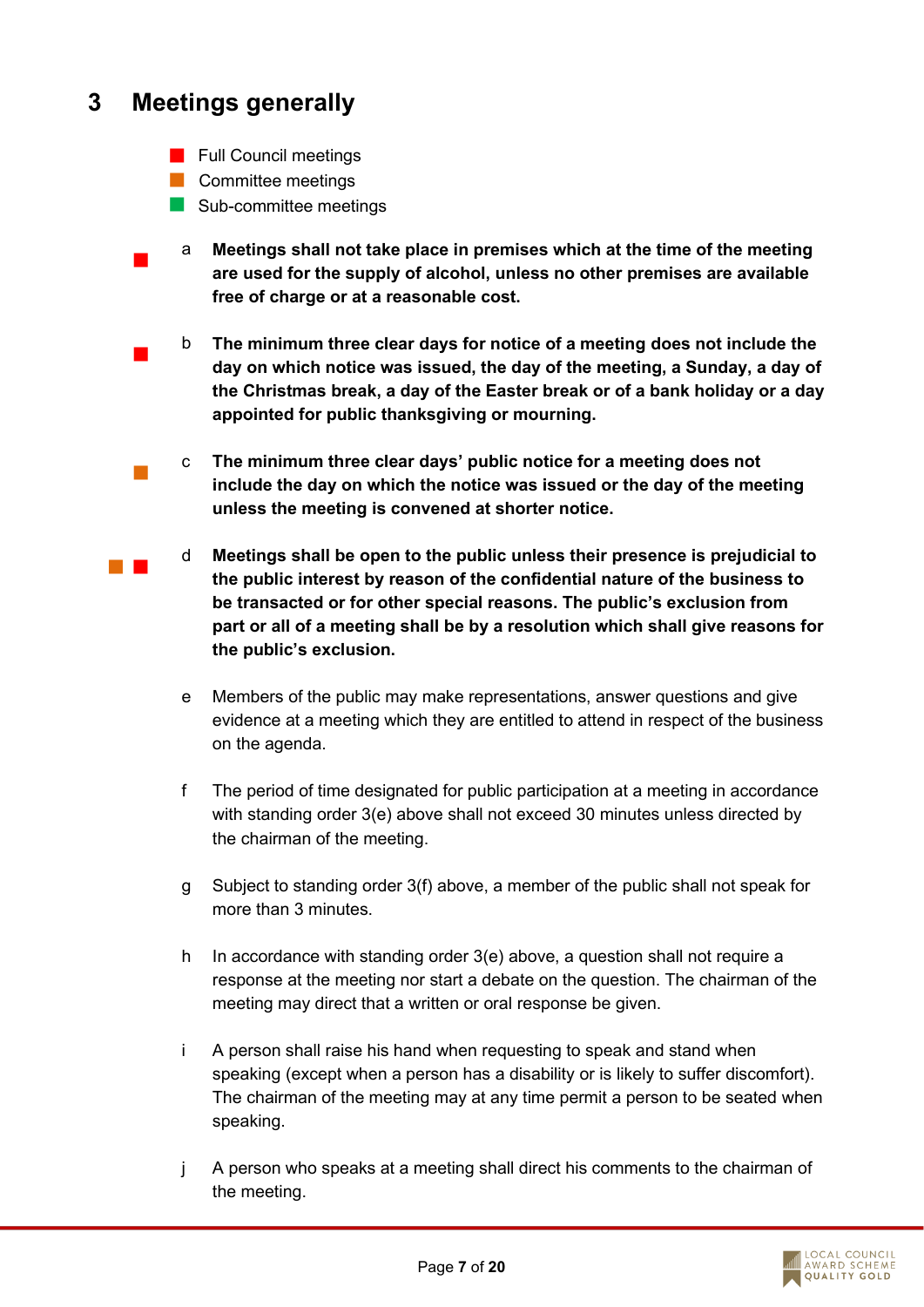- k Only one person is permitted to speak at a time. If more than one person wants to speak, the chairman of the meeting shall direct the order of speaking.
- l **The press shall be provided with reasonable facilities for the taking of their report of all or part of a meeting at which they are entitled to be present**.
- m **Subject to standing orders which indicate otherwise, anything authorised or required to be done by, to or before the Chairman of the Council may in his absence be done by, to or before the Vice-Chairman of the Council (if any).**
	- n **The Chairman, if present, shall preside at a meeting. If the Chairman is absent from a meeting, the Vice-Chairman, if present, shall preside. If both the Chairman and the Vice-Chairman are absent from a meeting, a councillor as chosen by the councillors present at the meeting shall preside at the meeting.**
	- o **Subject to a meeting being quorate, all questions at a meeting shall be decided by a majority of the councillors or councillors with voting rights present and voting.**
	- p **The chairman of a meeting may give an original vote on any matter put to the vote, and in the case of an equality of votes may exercise his casting vote whether or not he gave an original vote.** *See standing orders 5(i) and (j) below for the different rules that apply in the election of the Chairman of the Council at the annual meeting of the council.*
	- q **Unless standing orders provide otherwise, voting on a question shall be by a show of hands. At the request of a councillor, the voting on any question shall be recorded so as to show whether each councillor present and voting gave his vote for or against that question.** Such a request shall be made before moving on to the next item of business on the agenda.
	- r If requested, co-option votes can be undertaken by signed ballot, with votes being discounted if they are not signed appropriately.
	- s The minutes of a meeting shall include an accurate record of the following:
		- i. the time and place of the meeting;
		- ii. the names of councillors present and absent;
		- iii. interests that have been declared by councillors and non-councillors with voting rights;
		- iv. whether a councillor or non-councillor with voting rights left the meeting when matters that they held interests in were being considered;
		- v. if there was a public participation session; and
		- vi. the resolutions made.

a na ka

 $\mathcal{L}_{\mathcal{A}}$ 

 $\overline{\phantom{a}}$ 

a na m

 $\sim 10^{-1}$ 

t **A councillor or a non-councillor with voting rights who has a disclosable pecuniary interest or another interest as set out in the council's code of** 

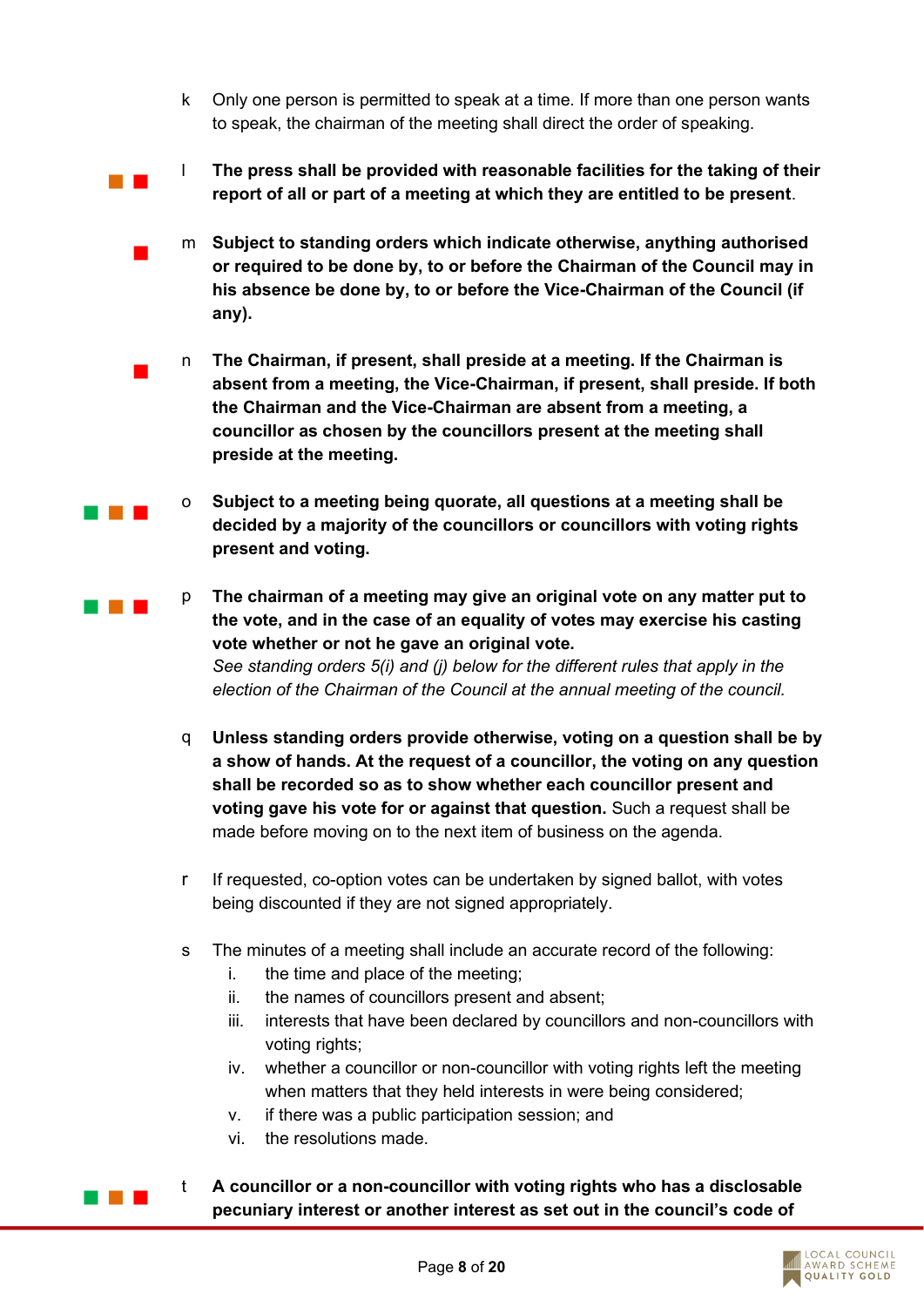**conduct in a matter being considered at a meeting is subject to statutory limitations or restrictions under the code on his right to participate and vote on that matter.**

- u **No business may be transacted at a meeting unless at least one-third of the whole number of members of the council are present and in no case shall the quorum of a meeting be less than three.** *See standing order 4d(viii) below for the quorum of a committee or sub-committee meeting.*
- **The Contract**

 $\mathcal{L}_{\mathcal{A}}$ 

- v **If a meeting is or becomes inquorate no business shall be transacted** and the meeting shall be closed. The business on the agenda for the meeting shall be adjourned to another meeting.
- w A meeting shall not exceed a period of 3 hours.

### **4 Committees and sub-committees**

- a **Unless the council determines otherwise, a committee may appoint a sub-committee whose terms of reference and members shall be determined by the committee.**
- b **The members of a committee may include non-councillors unless it is a committee which regulates and controls the finances of the council.**
- c **Unless the council determines otherwise, all the members of an advisory committee and a sub-committee of the advisory committee may be non-councillors.**
- d The council may appoint standing committees or other committees as may be necessary, and:
	- i. shall determine their terms of reference;
	- ii. shall determine the number and time of the ordinary meetings of a standing committee up until the date of the next annual meeting of full council;
	- iii. shall permit a committee, other than in respect of the ordinary meetings of a committee, to determine the number and time of its meetings;
	- iv. shall, subject to standing orders 4(b) and (c) above, appoint and determine the terms of office of members of such a committee;
	- v. may, subject to standing orders 4(b) and (c) above, appoint and determine the terms of office of the substitute members to a committee whose role is to replace the ordinary members at a meeting of a committee if the ordinary members of the committee confirm to the Proper Officer 3 days before the meeting that they are unable to attend;
	- vi. shall, after it has appointed the members of a standing committee, appoint the chairman of the standing committee;
	- vii. shall permit a committee other than a standing committee, to appoint its own chairman at the first meeting of the committee;
	- viii. shall determine the place, notice requirements and quorum for a meeting of a committee and a sub-committee which shall be no less than two;
	- ix. shall determine if the public may participate at a meeting of a committee;
	- x. shall determine if the public and press are permitted to attend the meetings of a sub-

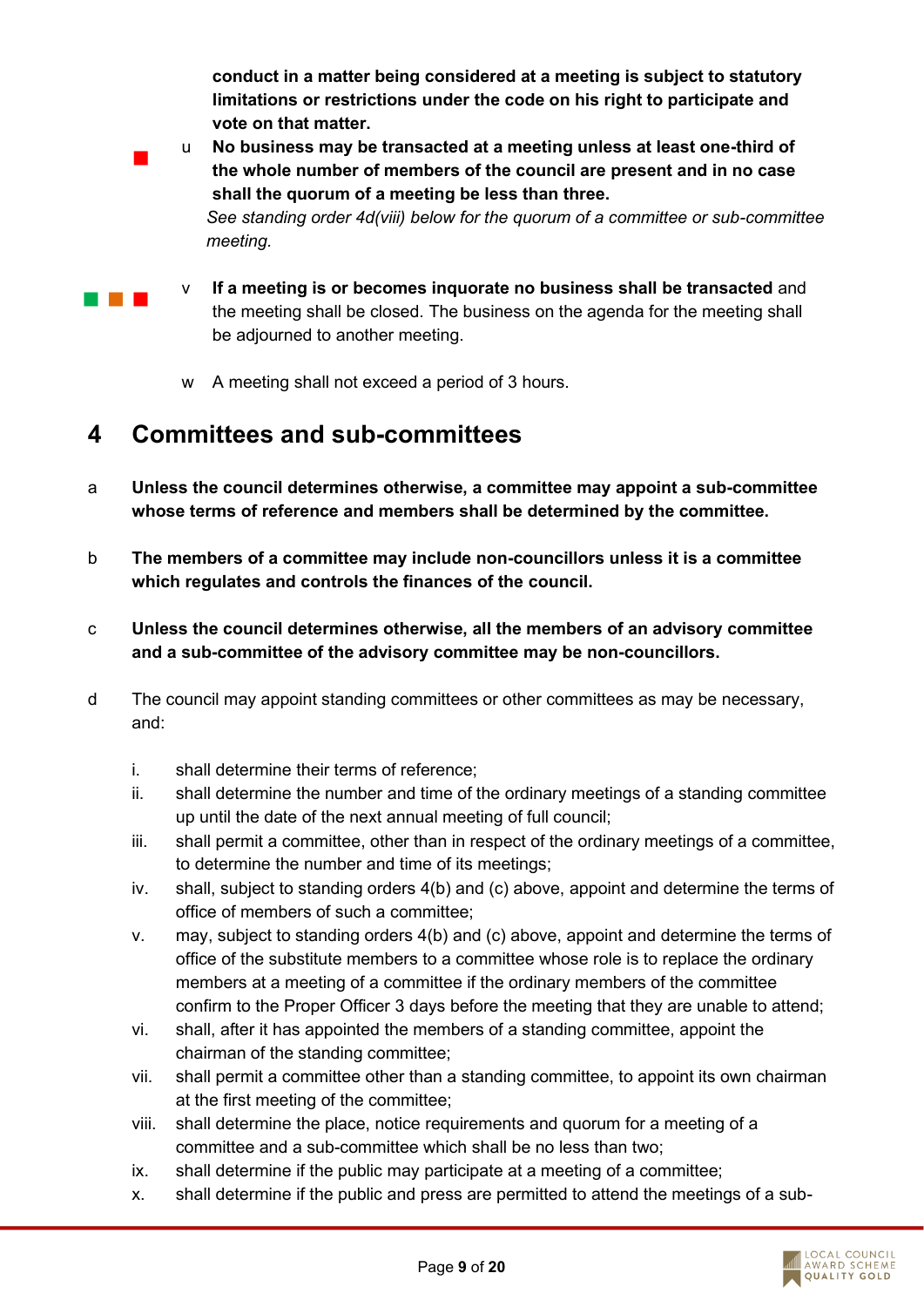committee and also the advance public notice requirements, if any, required for the meetings of a sub-committee;

- xi. shall determine if the public may participate at a meeting of a sub-committee that they are permitted to attend; and
- xii. may dissolve a committee.

#### **5 Ordinary council meetings**

- **a In an election year, the annual meeting of the council shall be held on or within 14 days following the day on which the new councillors elected take office.**
- **b In a year which is not an election year, the annual meeting of a council shall be held on such day in May as the council may direct.**
- **c If no other time is fixed, the annual meeting of the council shall take place at 6pm.**
- **d In addition to the annual meeting of the council, at least three other ordinary meetings shall be held in each year on such dates and times as the council directs.**
- **e The first business conducted at the annual meeting of the council shall be the election of the Chairman and Vice-Chairman (if any) of the Council.**
- **f The Chairman of the Council, unless he has resigned or becomes disqualified, shall continue in office and preside at the annual meeting until his successor is elected at the next annual meeting of the council.**
- **g The Vice-Chairman of the Council, if any, unless he resigns or becomes disqualified, shall hold office until immediately after the election of the Chairman of the Council at the next annual meeting of the council.**
- **h In an election year, if the current Chairman of the Council has not been re-elected as a member of the council, he shall preside at the meeting until a successor Chairman of the Council has been elected. The current Chairman of the Council shall not have an original vote in respect of the election of the new Chairman of the Council but must give a casting vote in the case of an equality of votes.**
- **i In an election year, if the current Chairman of the Council has been re-elected as a member of the council, he shall preside at the meeting until a new Chairman of the Council has been elected. He may exercise an original vote in respect of the election of the new Chairman of the Council and must give a casting vote in the case of an equality of votes.**
- j Following the election of the Chairman of the Council and Vice-Chairman (if any) of the Council at the annual meeting of the council, the business of the annual meeting shall include:
	- i. **In an election year, delivery by the Chairman of the Council and councillors of their acceptance of office forms unless the council resolves for this to be done at a later date**. **In a year which is not an election year, delivery by the Chairman of**

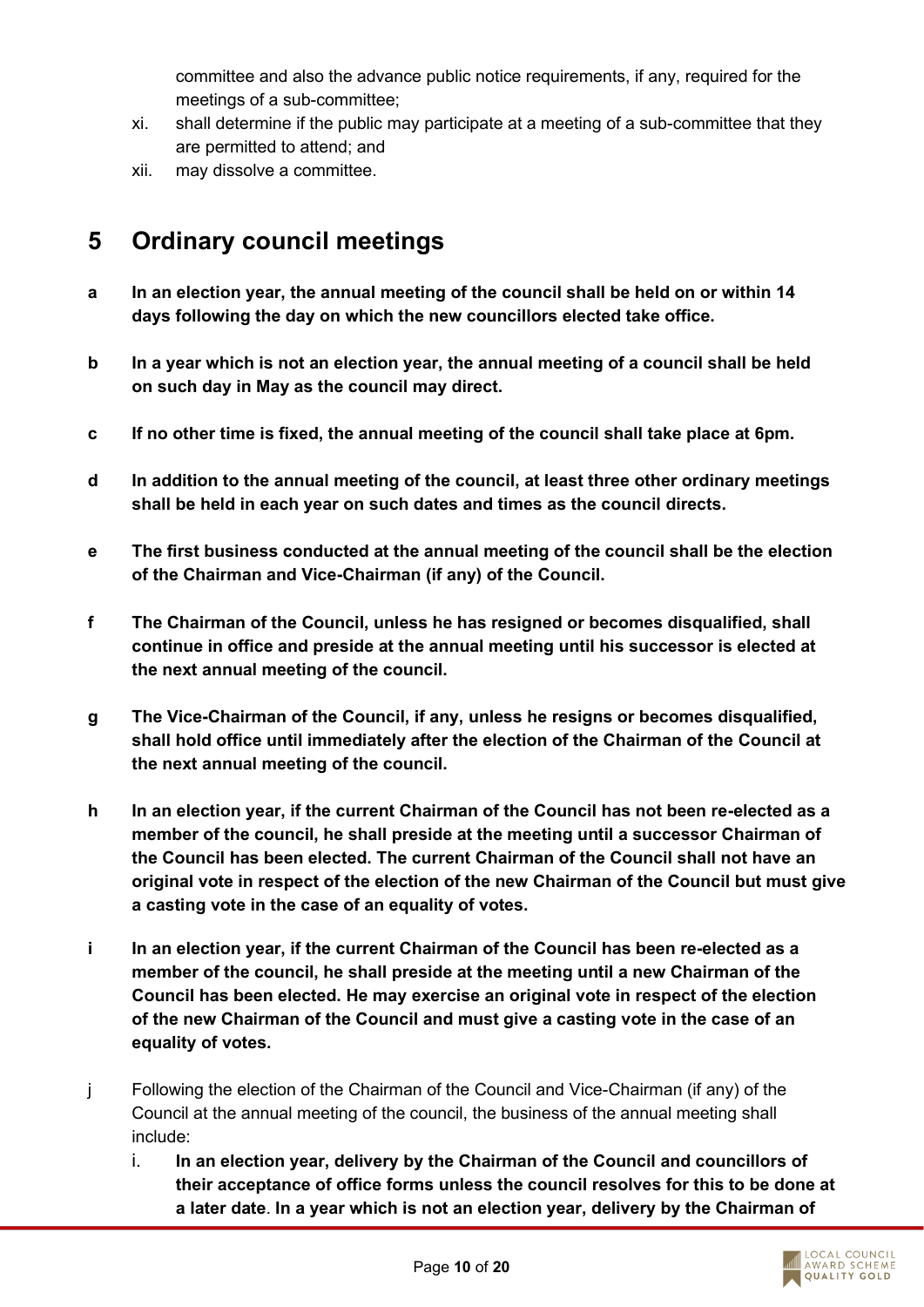#### **the Council of his acceptance of office form unless the council resolves for this to be done at a later date;**

- ii. Confirmation of the accuracy of the minutes of the last meeting of the council;
- iii. Receipt of the minutes of the last meeting of a committee;
- iv. Consideration of the recommendations made by a committee;
- v. Review of delegation arrangements to committees, sub-committees, staff and other local authorities;
- vi. Review of the terms of reference for committees;
- vii. Appointment of members to existing committees;
- viii. Appointment of any new committees in accordance with standing order 4 above;
- ix. Review and adoption of appropriate standing orders and financial regulations;
- x. Review of arrangements, including any charters and agency agreements, with other local authorities and review of contributions made to expenditure incurred by other local authorities;
- xi. Review of representation on or work with external bodies and arrangements for reporting back;
- xii. In an election year, to make arrangements with a view to the council becoming eligible to exercise the general power of competence in the future;
- xiii. Review of inventory of land and assets including buildings and office equipment;
- xiv. Confirmation of arrangements for insurance cover in respect of all insured risks;
- xv. Review of the council's and/or staff subscriptions to other bodies;
- xvi. Review of the council's complaints procedure;
- xvii. Review of the council's procedures for handling requests made under the Freedom of Information Act 2000 and the Data Protection Act 1998;
- xviii. Review of the council's policy for dealing with the press/media; and
- xix. Determining the time and place of ordinary meetings of the full council up to and including the next annual meeting of full council.

### **6 Extraordinary meetings of the council and committees and sub-committees**

- **a The Chairman of the Council may convene an extraordinary meeting of the council at any time.**
- b **If the Chairman of the Council does not or refuses to call an extraordinary meeting of the council within seven days of having been requested in writing to do so by two councillors, any two councillors may convene an extraordinary meeting of the council. The public notice giving the time, place and agenda for such a meeting must be signed by the two councillors.**
- c The chairman of a committee [or a sub-committee] may convene an extraordinary meeting of the committee [or the sub-committee] at any time.
- d If the chairman of a committee [or a sub-committee] does not or refuses to call an extraordinary meeting within seven days of having been requested by to do so by two members of the committee [or the sub-committee], any two members of the committee [and the sub-committee] may convene an extraordinary meeting of a committee [and a subcommittee].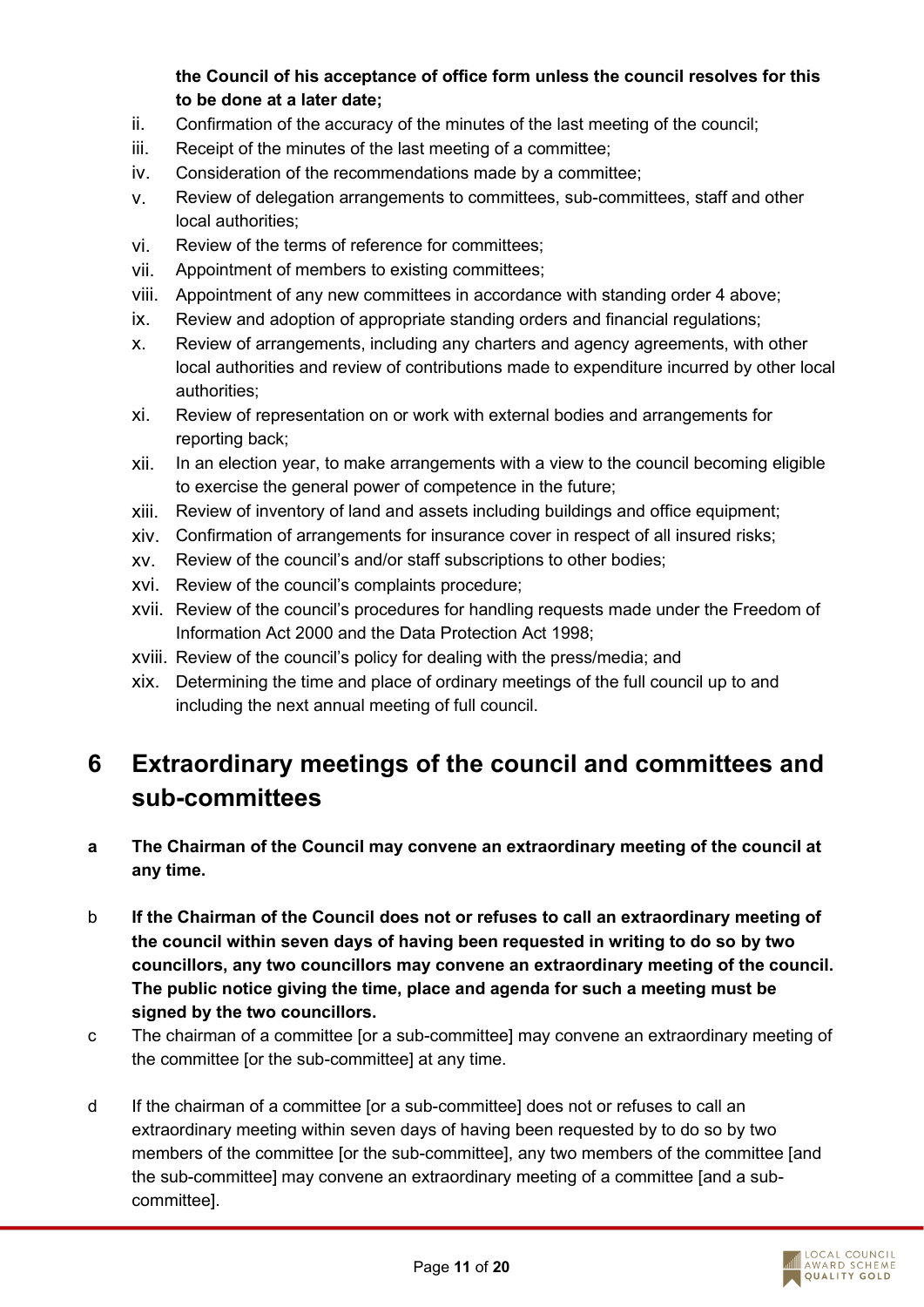#### **7 Previous resolutions**

- a A resolution shall not be reversed within six months except either by a special motion, which requires written notice by at least four councillors to be given to the Proper Officer in accordance with standing order 9 below, or by a motion moved in pursuance of the recommendation of a committee or a sub-committee.
- b When a motion moved pursuant to standing order 7(a) above has been disposed of, no similar motion may be moved within a further six months.

#### **8 Voting on appointments**

a Where more than two persons have been nominated for a position to be filled by the council and none of those persons has received an absolute majority of votes in their favour, the name of the person having the least number of votes shall be struck off the list and a fresh vote taken. This process shall continue until a majority of votes is given in favour of one person. A tie in votes may be settled by the casting vote exercisable by the chairman of the meeting.

#### **9 Motions for a meeting that require written notice to be given to the Proper Officer**

- a A motion shall relate to the responsibilities of the meeting which it is tabled for and in any event shall relate to the performance of the council's statutory functions, powers and obligations or an issue which specifically affects the council's area or its residents.
- b No motion may be moved at a meeting unless it is on the agenda and the mover has given written notice of its wording to the Proper Officer at least seven clear days before the meeting. Clear days do not include the day of the notice or the day of the meeting.
- c The Proper Officer may, before including a motion on the agenda received in accordance with standing order 9(b) above, correct obvious grammatical or typographical errors in the wording of the motion.
- d If the Proper Officer considers the wording of a motion received in accordance with standing order 9(b) above is not clear in meaning, the motion shall be rejected until the mover of the motion resubmits it in writing to the Proper Officer so that it can be understood at least five clear days before the meeting.
- e If the wording or subject of a proposed motion is considered improper, the Proper Officer shall consult with the chairman of the forthcoming meeting or, as the case may be, the councillors who have convened the meeting, to consider whether the motion shall be included in the agenda or rejected.
- f Subject to standing order 9(e) above, the decision of the Proper Officer as to whether or not to include the motion on the agenda shall be final.

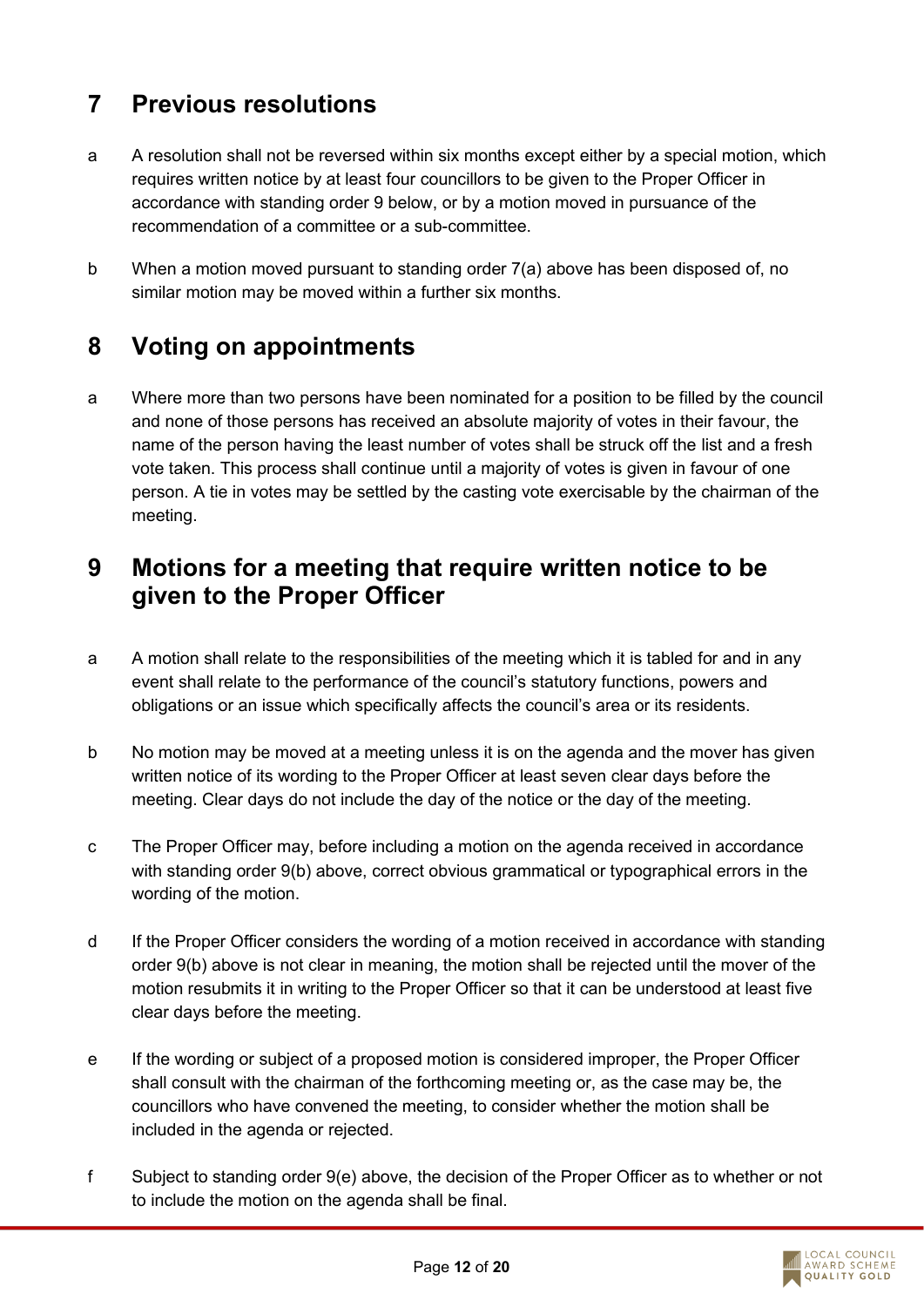- g Motions received shall be recorded in a book for that purpose and numbered in the order that they are received.
- h Motions rejected shall be recorded in a book for that purpose with an explanation by the Proper Officer for their rejection.

#### **10 Motions at a meeting that do not require written notice**

- a The following motions may be moved at a meeting without written notice to the Proper Officer;
	- i. to correct an inaccuracy in the draft minutes of a meeting;
	- ii. to move to a vote;
	- iii. to defer consideration of a motion;
	- iv. to refer a motion to a particular committee or sub-committee;
	- v. to appoint a person to preside at a meeting;
	- vi. to change the order of business on the agenda;
	- vii. to proceed to the next business on the agenda;
	- viii. to require a written report;
	- ix. to appoint a committee or sub-committee and their members;
	- x. to extend the time limits for speaking;
	- xi. to exclude the press and public from a meeting in respect of confidential or sensitive information which is prejudicial to the public interest;
	- xii. to not hear further from a councillor or a member of the public;
	- xiii. to exclude a councillor or member of the public for disorderly conduct;
	- xiv. to temporarily suspend the meeting;
	- xv. to suspend a particular standing order (unless it reflects mandatory statutory requirements);
	- xvi. to adjourn the meeting; or
	- xvii. to close a meeting.

#### **11 Handling confidential or sensitive information**

- a The agenda, papers that support the agenda and the minutes of a meeting shall not disclose or otherwise undermine confidential or sensitive information which for special reasons would not be in the public interest.
- b Councillors and staff shall not disclose confidential or sensitive information which for special reasons would not be in the public interest.

#### **12 Draft minutes**

- a If the draft minutes of a preceding meeting have been served on councillors with the agenda to attend the meeting at which they are due to be approved for accuracy, they shall be taken as read.
- b There shall be no discussion about the draft minutes of a preceding meeting except in relation to their accuracy. A motion to correct an inaccuracy in the draft minutes shall be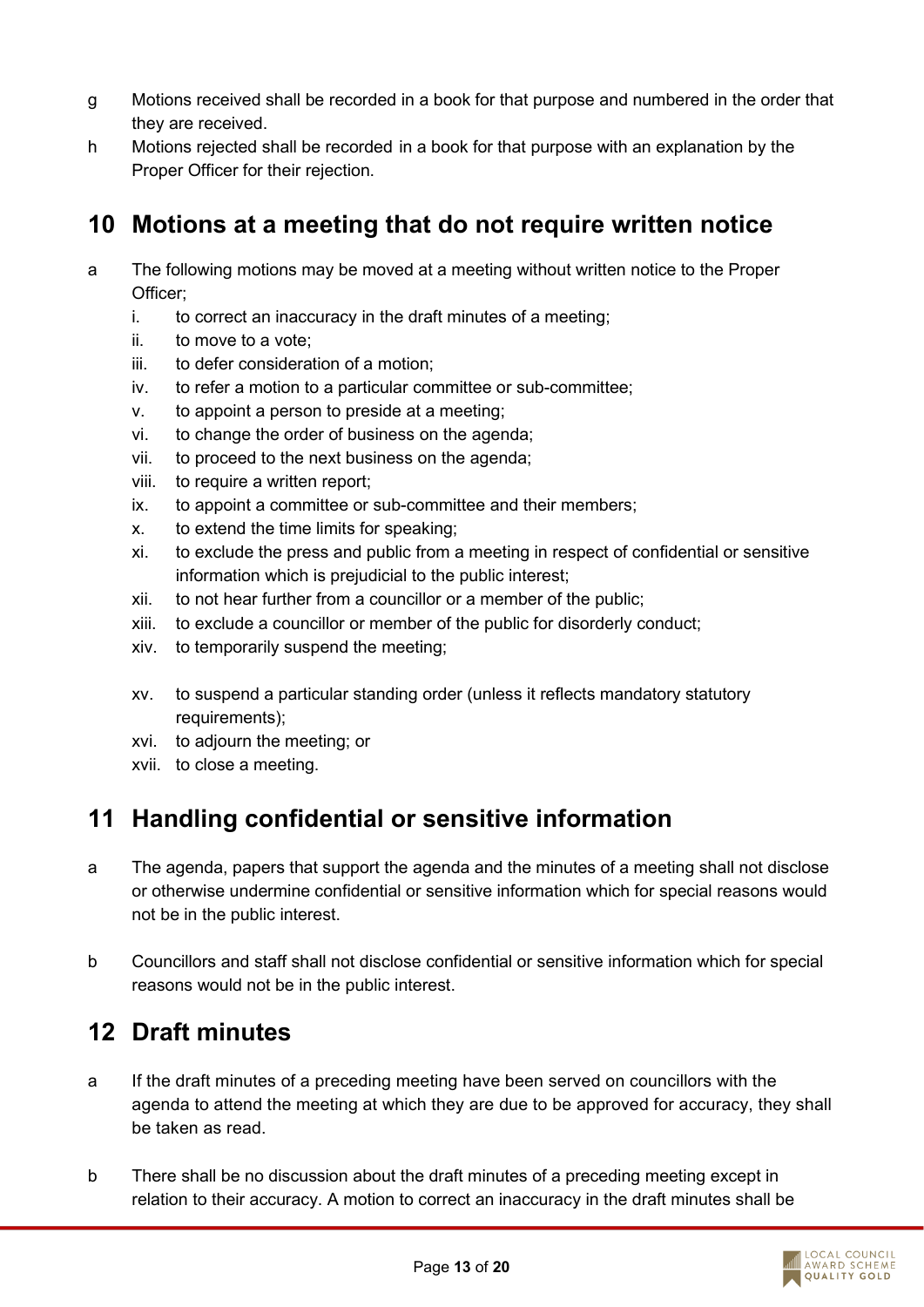moved in accordance with standing order 10(a)(i) above.

- c The accuracy of draft minutes, including any amendment(s) made to them, shall be confirmed by resolution and shall be signed by the chairman of the meeting and stand as an accurate record of the meeting to which the minutes relate.
- d If the chairman of the meeting does not consider the minutes to be an accurate record of the meeting to which they relate, he shall sign the minutes and include a paragraph in the following terms or to the same effect:

"The chairman of this meeting does not believe that the minutes of the meeting of the (title of meeting) held on (date) in respect of (subject) were a correct record but his view was not upheld by the meeting and the minutes are confirmed as an accurate record of the proceedings."

e Upon a resolution which confirms the accuracy of the minutes of a meeting, the draft minutes or recordings of the meeting for which approved minutes exist shall be destroyed.

#### **13 Code of conduct and dispensations**

*See also standing order 3(t) above.* 

- a All councillors and non-councillors with voting rights shall observe the code of conduct adopted by the council.
- b Unless he has been granted a dispensation, a councillor or non-councillor with voting rights shall withdraw from a meeting when it is considering a matter in which he has a disclosable pecuniary interest. He may return to the meeting after it has considered the matter in which he had the interest.
- c Unless he has been granted a dispensation, a councillor or non-councillor with voting rights shall withdraw from a meeting when it is considering a matter in which he has another interest if so required by the council's code of conduct. He may return to the meeting after it has considered the matter in which he had the interest.
- d **Dispensation requests shall be in writing and submitted to the Proper Officer** as soon as possible before the meeting, or failing that, at the start of the meeting for which the dispensation is required.
- e A decision as to whether to grant a dispensation shall be made by the Proper Officer or by a meeting of the council, or committee or sub-committee for which the dispensation is required and that decision is final.
- f A dispensation request shall confirm:
	- i. the description and the nature of the disclosable pecuniary interest or other interest to which the request for the dispensation relates:
	- ii. whether the dispensation is required to participate at a meeting in a discussion only or a discussion and a vote;
	- iii. the date of the meeting or the period (not exceeding four years) for which the dispensation is sought; and
	- iv. an explanation as to why the dispensation is sought.

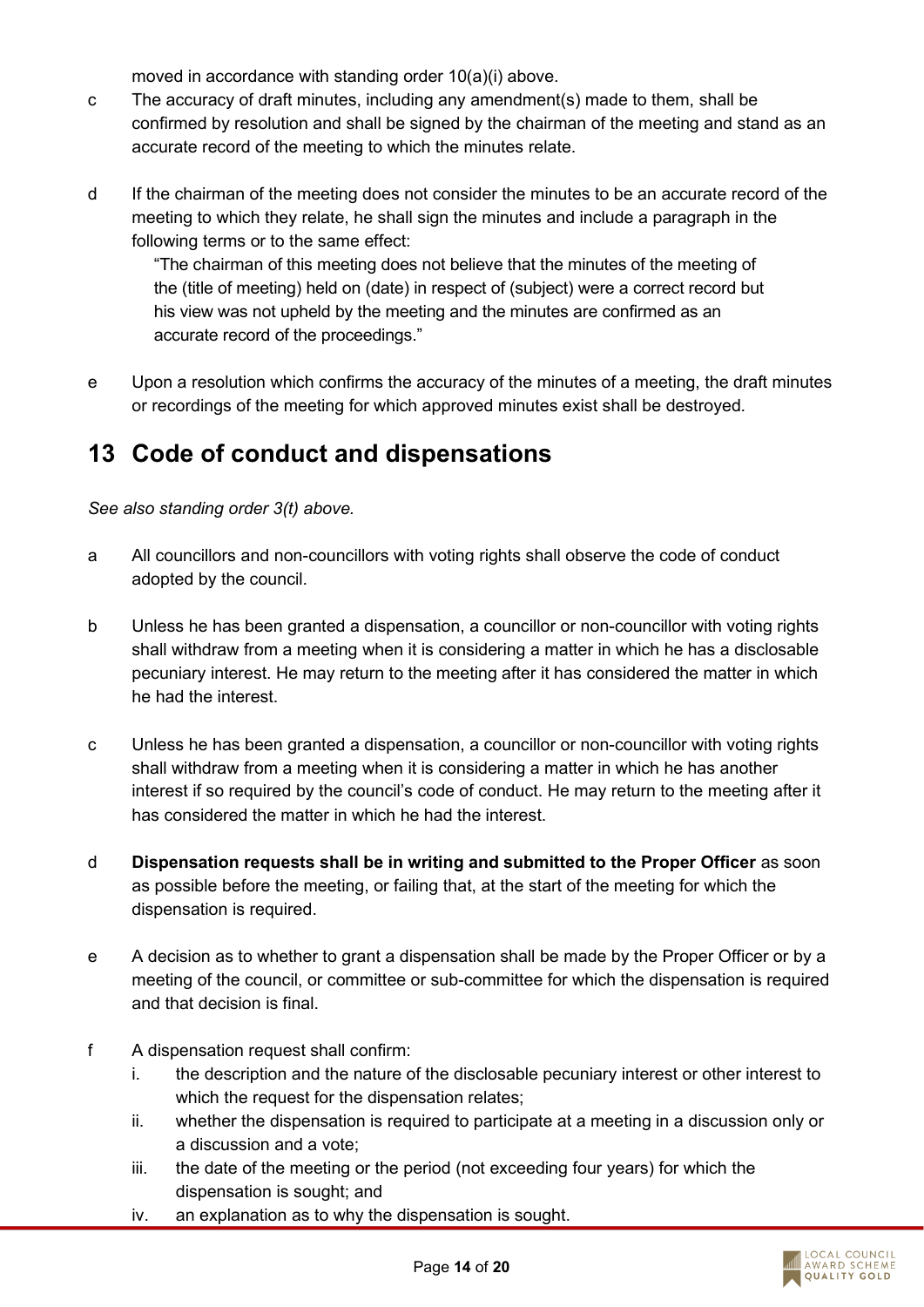- g Subject to standing orders 13(d) and (f) above, dispensations requests shall be considered by the Proper Officer before the meeting or, if this is not possible, at the beginning of the meeting of the council, or committee or a sub-committee for which the dispensation is required.
- **h A dispensation may be granted in accordance with standing order 13(e) above if having regard to all relevant circumstances the following applies:**
	- **i. without the dispensation the number of persons prohibited from participating in the particular business would be so great a proportion of the meeting transacting the business as to impede the transaction of the business or**
	- **ii. granting the dispensation is in the interests of persons living in the council's area or**
	- **iii. it is otherwise appropriate to grant a dispensation.**

### **14 Code of conduct complaints**

- a Upon notification by the District or Unitary Council that it is dealing with a complaint that a councillor or non-councillor with voting rights has breached the council's code of conduct, the Proper Officer shall, subject to standing order 11 above, report this to the council.
- b Where the notification in standing order 14(a) above relates to a complaint made by the Proper Officer, the Proper Officer shall notify the Chairman of Council of this fact, and the Chairman shall nominate another staff member to assume the duties of the Proper Officer in relation to the complaint until it has been determined and the council has agreed what action, if any, to take in accordance with standing order 14(d) below.
- c The council may:
	- i. provide information or evidence where such disclosure is necessary to progress an investigation of the complaint or is required by law;
	- ii. seek information relevant to the complaint from the person or body with statutory responsibility for investigation of the matter;
- **d Upon notification by the District or Unitary Council that a councillor or non-councillor with voting rights has breached the council's code of conduct, the council shall consider what, if any, action to take against him. Such action excludes disqualification or suspension from office.**

### **15 Proper Officer**

- a The Proper Officer shall be either (i) the clerk or (ii) other staff member(s) nominated by the council to undertake the work of the Proper Officer when the Proper Officer is absent.
- b The Proper Officer shall:
	- i. **at least three clear days before a meeting of the council, a committee** and a subcommittee **serve on councillors,** a summons, by email, confirming the time, place and the agenda provided any such email contains the electronic signature and title of the Proper Officer.

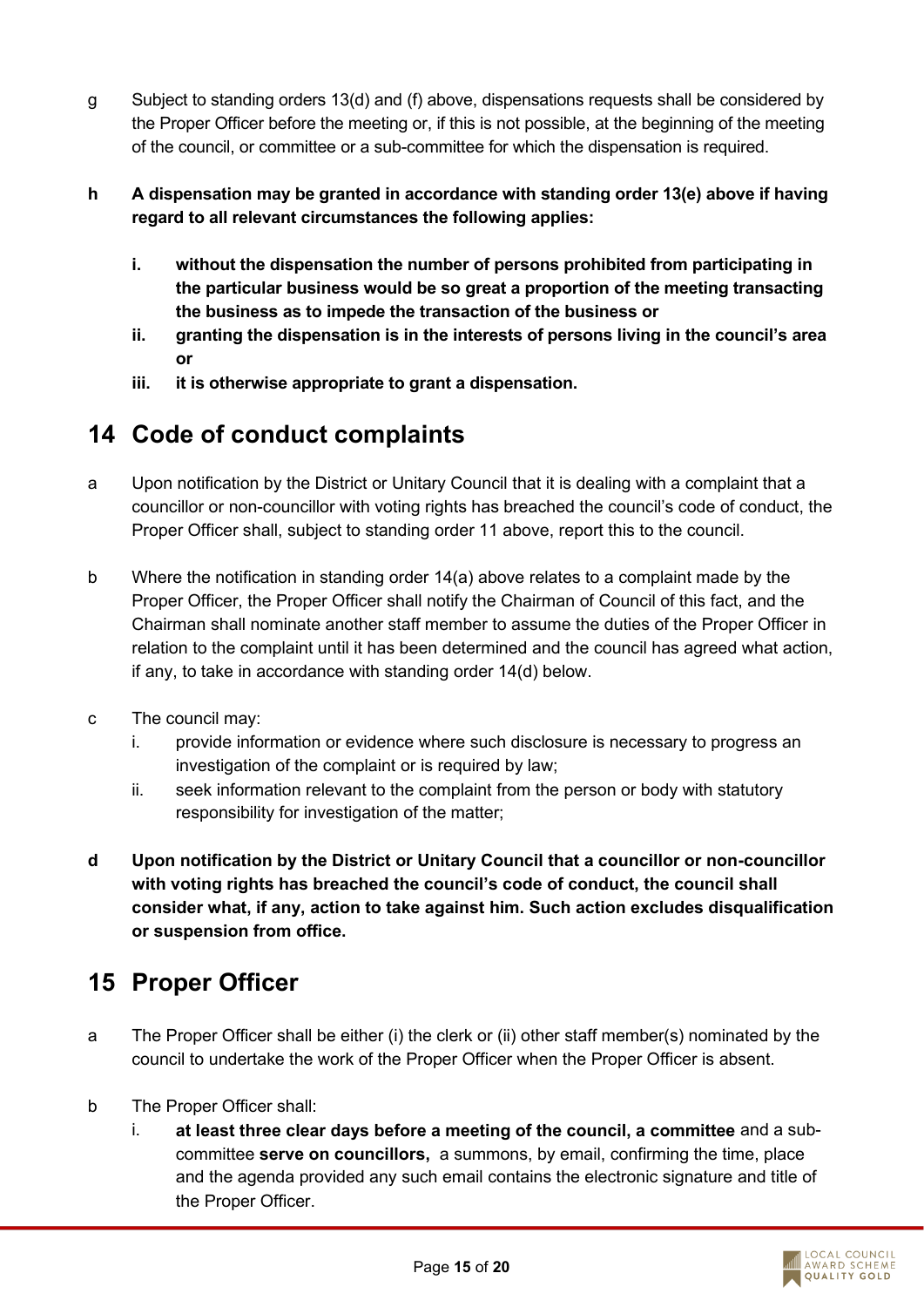*See standing order 3(b) above for the meaning of clear days for a meeting of a full council and standing order 3 (c) above for a meeting of a committee.*

ii. **give public notice of the time, place and agenda at least three clear days before a meeting of the council or a meeting of a committee** or a sub-committee **(provided that the public notice with agenda of an extraordinary meeting of the council convened by councillors is signed by them);**

*See standing order 3(b) above for the meaning of clear days for a meeting of a full council and standing order 3(c) above for a meeting of a committee.*

- iii. subject to standing order 9 above, include on the agenda all motions in the order received unless a councillor has given written notice at least seven days before the meeting confirming his withdrawal of it;
- iv. **convene a meeting of full council for the election of a new Chairman of the Council, occasioned by a casual vacancy in his office;**
- v. facilitate inspection of the minute book by local government electors;
- vi. **receive and retain copies of byelaws made by other local authorities;**
- vii. retain acceptance of office forms from councillors;
- viii. retain a copy of every councillor's register of interests;
- ix. assist with responding to requests made under the Freedom of Information Act 2000 and Data Protection Act 1998, in accordance with and subject to the council's policies and procedures relating to the same;
- x. receive and send general correspondence and notices on behalf of the council except where there is a resolution to the contrary;
- xi. manage the organisation, storage of, access to and destruction of information held by the council in paper and electronic form;
- xii. arrange for legal deeds to be executed; *See also standing order 22 below.*
- xiii. arrange or manage the prompt authorisation, approval, and instruction regarding any payments to be made by the council in accordance with the council's financial regulations;
- xiv. record every planning application notified to the council and the council's response to the local planning authority in paper or electronic form for such purpose;
- xv. refer a planning application received by the council to the Chairman or in his absence the Vice-Chairman of the Council within two working days of receipt to facilitate an extraordinary meeting if the nature of a planning application requires consideration before the next ordinary meeting of the council;
- xvi. manage access to information about the council via the publication scheme; and
- xvii. retain custody of the seal of the council (if any) which shall not be used without a resolution to that effect.

*See also standing order 22 below.*

#### **16 Responsible Financial Officer**

a The council shall appoint appropriate staff member(s) to undertake the work of the Responsible Financial Officer when the Responsible Financial Officer is absent.

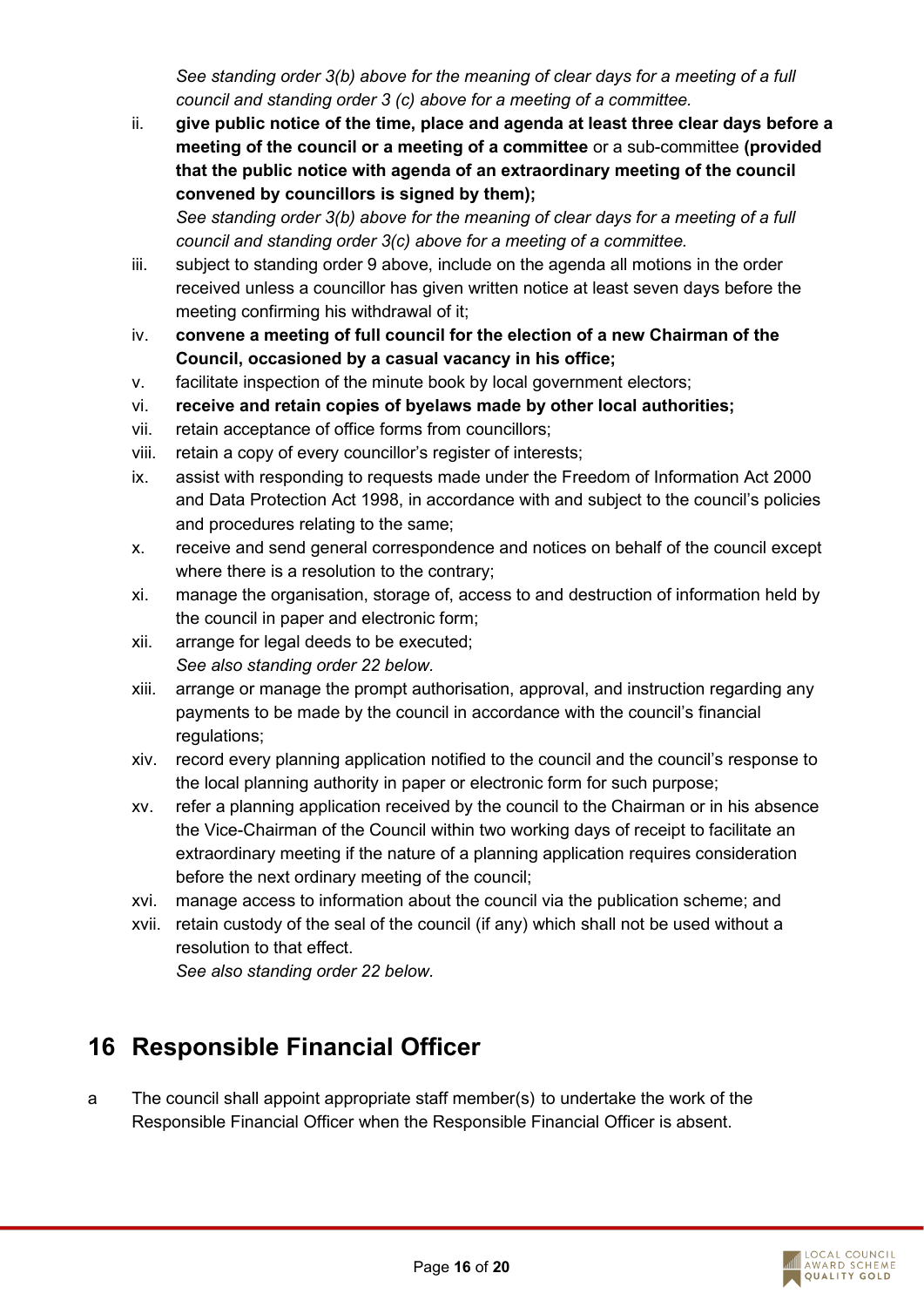### **17 Accounts and accounting statements**

- a "Proper practices" in standing orders refer to the most recent version of Governance and Accountability for Local Councils – a Practitioners' Guide (England).
- b All payments by the council shall be authorised, approved and paid in accordance with the law, proper practices and the council's financial regulations.
- c The Responsible Financial Officer shall supply to each councillor as soon as practicable after 30 June, 30 September and 31 December in each year a statement to summarise:
	- i. the council's receipts and payments for each quarter;
	- ii. the council's aggregate receipts and payments for the year to date;
	- iii. the balances held at the end of the quarter being reported

and which includes a comparison with the budget for the financial year and highlights any actual or potential overspends.

- d As soon as possible after the financial year end at 31 March, the Responsible Financial Officer shall provide:
	- i. each councillor with a statement summarising the council's receipts and payments for the last quarter and the year to date for information; and
	- ii. to the full council the accounting statements for the year in the form of Section 1 of the annual return, as required by proper practices, for consideration and approval.
- e The year end accounting statements shall be prepared in accordance with proper practices and applying the form of accounts determined by the council (receipts and payments, or income and expenditure) for a year to 31 March. A completed draft annual return shall be presented to each councillor before the end of the following month of May. The annual return of the council, which is subject to external audit, including the annual governance statement, shall be presented to council for consideration and formal approval before 30 June.

#### **18 Financial controls and procurement**

- a The council shall consider and approve financial regulations drawn up by the Responsible Financial Officer, which shall include detailed arrangements in respect of the following:
	- i. the keeping of accounting records and systems of internal controls;
	- ii. the assessment and management of financial risks faced by the council;
	- iii. the work of the independent internal auditor in accordance with proper practices and the receipt of regular reports from the internal auditor, which shall be required at least annually;
	- iv. the inspection and copying by councillors and local electors of the council's accounts and/or orders of payments; and
	- v. procurement policies for contracts of all levels (subject to standing order 18(c) below) and requirements under the Public Contract Regulations 2015.
- b Financial regulations shall be reviewed regularly and at least annually for fitness of purpose.

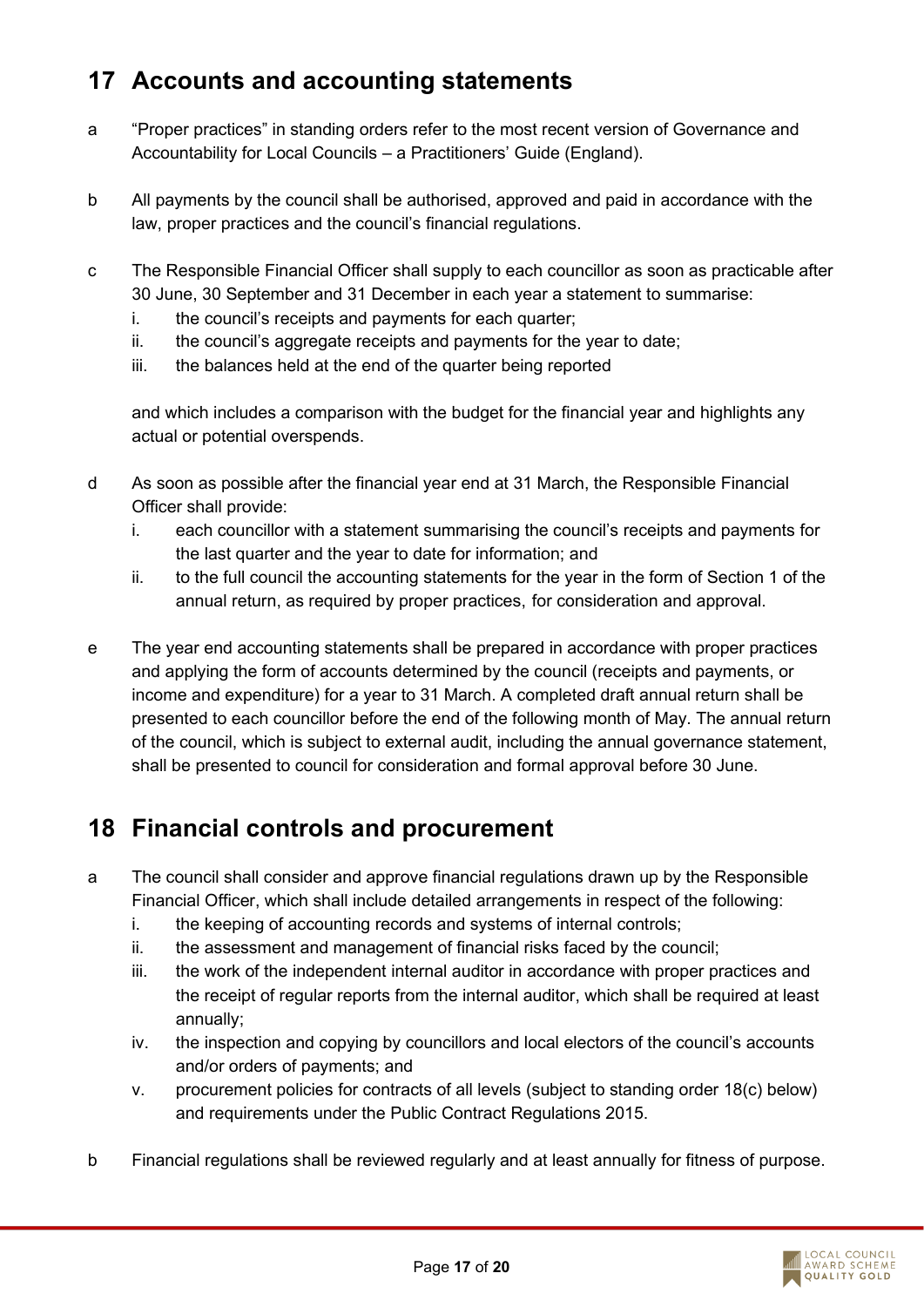- c **Financial regulations shall confirm that a proposed contract for the supply of goods, materials, services and the execution of works with an estimated value in excess of £25,000 shall satisfy the requirements of the Public Contracts Regulations 2015 (including use of the Contracts Finder website) and will be procured on the basis of a formal tender as summarised in standing order 18(d) below.**
- d Subject to additional requirements in the financial regulations of the council, the tender process for contracts for the supply of goods, materials, services or the execution of works shall include, as a minimum, the following steps:
	- i. a specification for the goods, materials, services or the execution of works shall be drawn up;
	- ii. an invitation to tender shall be drawn up to confirm (i) the council's specification (ii) the time, date and address for the submission of tenders (iii) the date of the council's written response to the tender and (iv) the prohibition on prospective contractors contacting councillors or staff to encourage or support their tender outside the prescribed process;
	- iii. the invitation to tender shall be advertised in a local newspaper and in any other manner that is appropriate;
	- iv. tenders are to be submitted in writing in a sealed marked envelope addressed to the Proper Officer;
	- v. tenders shall be opened by the Proper Officer in the presence of at least one councillor after the deadline for submission of tenders has passed;
	- vi. tenders are to be reported to and considered by the appropriate meeting of the council or a committee or sub-committee with delegated responsibility.
- e Neither the council, nor a committee or a sub-committee with delegated responsibility for considering tenders, is bound to accept the lowest value tender.
- f **Where the value of a contract is likely to exceed £164,176 (or other threshold specified by the Office of Government Commerce from time to time) the council must comply with the Public Contracts Regulations 2015 and, where applicable, the Utilities Contracts Regulations 2006 (SI No. 6, as amended). If the 2006 Regulations apply, the council must comply with EU procurement rules.**

#### **19 Handling staff matters**

- a A matter personal to a member of staff that is being considered by a meeting of council or the Administration & Personnel committee is subject to standing order 11 above.
- b Subject to the council's policy regarding absences from work, the council's most senior member of staff shall notify the chairman of the Council or if he is not available, the Vice-Chairman of the Council, of absence occasioned by illness or other reason and that person shall report such absence to the Administration & Personnel committee at its next meeting.
- c The chairman of the Council or in his absence, the vice-chairman shall upon a resolution conduct a review of the performance and annual appraisal of the work of the Town Clerk. The reviews and appraisal shall be reported, in writing, and is subject to approval by resolution by the Administration & Personnel committee.

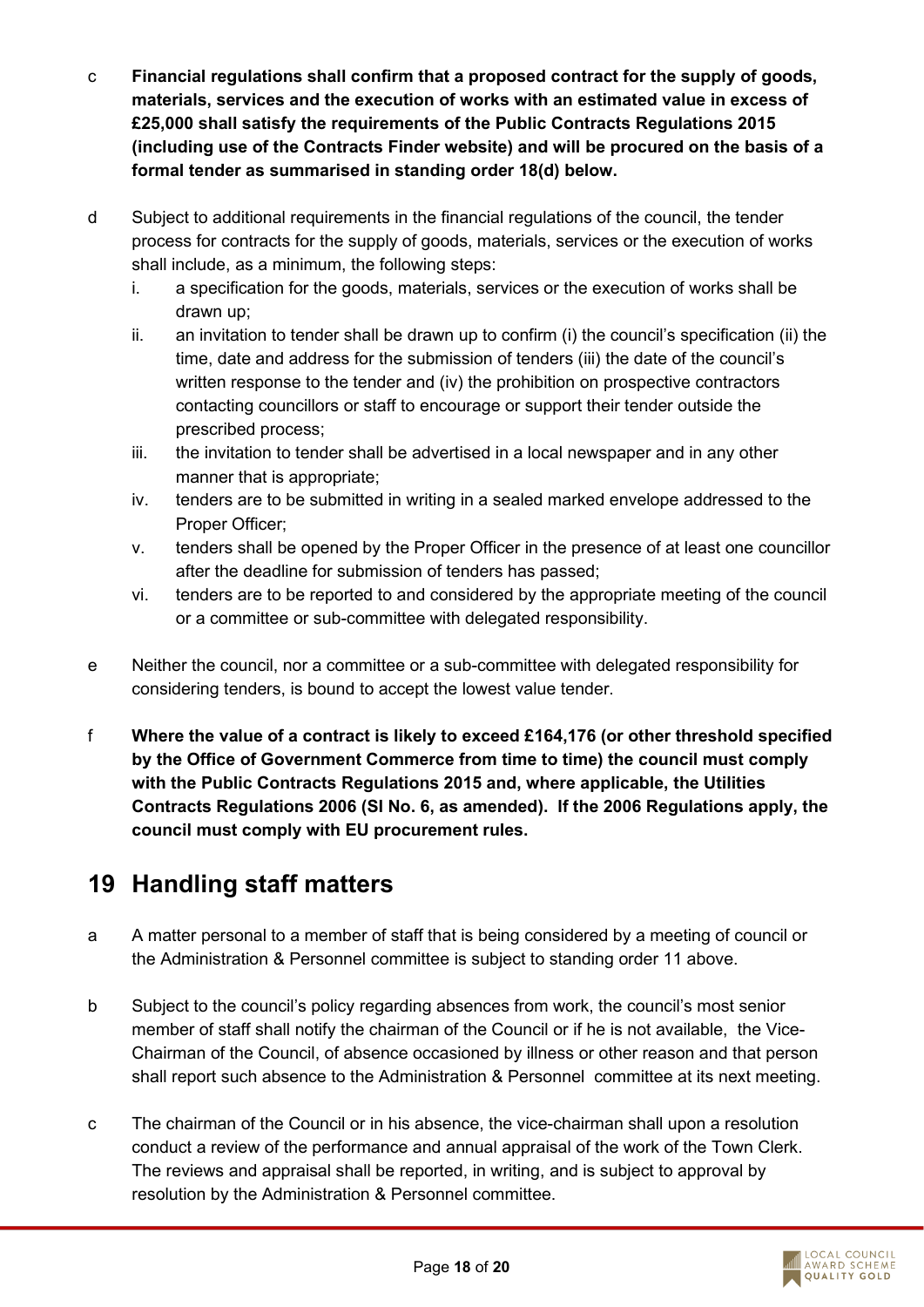- d Subject to the council's policy regarding the handling of grievance matters, the council's most senior employee (or other employees) shall contact the chairman of the Council or in his absence, the vice-chairman of the Council in respect of an informal or formal grievance matter, and this matter shall be reported back and progressed by resolution of the Administration & Personnel committee.
- e Subject to the council's policy regarding the handling of grievance matters, if an informal or formal grievance matter raised by an employee relates to the chairman or vice-chairman of the Council, this shall be communicated to another member of the Administration & Personnel committee, which shall be reported back and progressed by resolution of the Administration & Personnel committee..
- f Any persons responsible for all or part of the management of staff shall treat the written records of all meetings relating to their performance, capabilities, grievance or disciplinary matters as confidential and secure.
- g The council shall keep all written records relating to employees secure. All paper records shall be secured and locked and electronic records shall be password protected and encrypted.
- h Only persons with line management responsibilities shall have access to staff records referred to in standing orders 19(f) and (g) above if so justified.
- i Access and means of access by keys and/or computer passwords to records of employment referred to in standing orders 19(f) and (g) above shall be provided only to the Town Clerk and/or the Chairman of the Council.

#### **20 Requests for information**

- a Requests for information held by the council shall be handled in accordance with the council's policy in respect of handling requests under the Freedom of Information Act 2000 and the Data Protection Act 1998.
- b Correspondence from, and notices served by, the Information Commissioner shall be referred by the Proper Officer to the chairman of the Council. The Council shall have the power to do anything to facilitate compliance with the Freedom of Information Act 2000.

#### **21 Relations with the press/media**

a Requests from the press or other media for an oral or written comment or statement from the Council, its councillors or staff shall be handled in accordance with the Council's policy in respect of dealing with the press and/or other media.